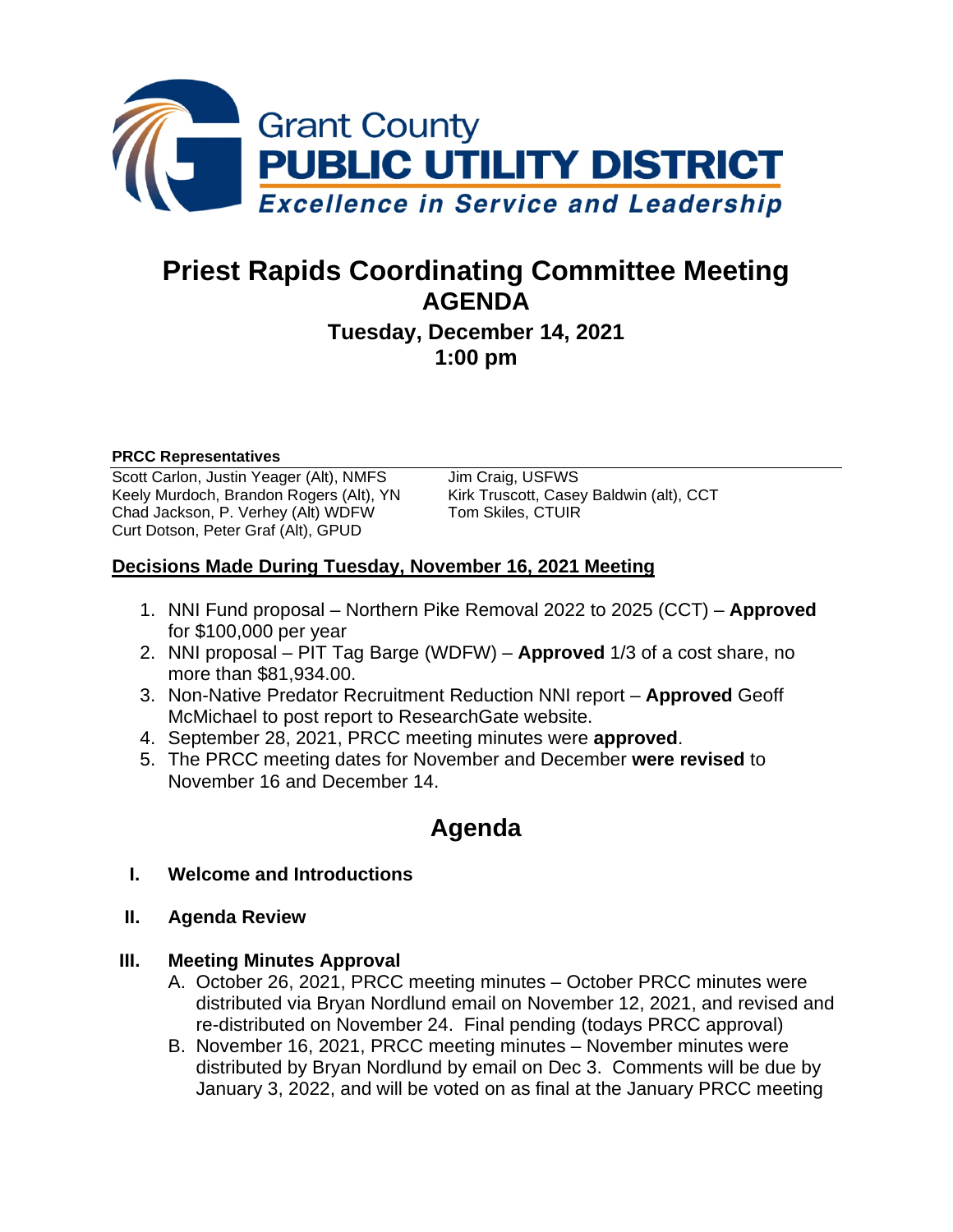#### **IV. Review of Actions Items from October 26, 2021, Meeting**

- Approved Geoff McMichael to post "Non-Native Predator Recruitment Reduction" report to ResearchGate website. Bryan Nordlund will send Geoff McMichael an email notice of the committee's approval and ask for a future PRCC presentation.

- Keeley Murdoch will email SOA 2018-01 and SOA 2019-01 to Erin Harris.

- Erin Harris will investigate if there is a GPUD required retention for audio recording of meetings for the purpose of note taking. E. Harris will investigate how GPUD handles recorded meeting records and when those are considered administrative record.

- Curt Dotson will check with Dave Duvall on status of "Barkley Irrigation Co Permanent Point of Diversion, Completing Implementation of the Permanent Solution Habitat Project".

- **In progress** Follow-up on Corp/BOR Avian Predation Management (Carlon)
- **Complete and On-Going** Email distribution of PRFF, Habitat and Hatchery SC reports (Nordlund)
- **On-going** Keeley Murdoch to update committee at November meeting on YN status of audio recording the meetings.
- **On-going** Erin Harris to accumulate and post all PRCC SOA's on the Grant PUD website by end of 2021, at the latest.

#### **V. 2021 Fish Passage Operations Report**

#### *Fish counts for Priest Rapids Dam through November 15, 2021 (final annual counts):*

Spring Chinook – 13,105 adults, 1,447 jacks Summer Chinook – 49,315 adults, 2,298 jacks Sockeye – 76,855 adults Fall Chinook – 51,625 adults, 2,289 jacks Steelhead – 2,808 adults Coho – 47,990 adults, 1,640 jacks

#### *Fish counts for Rock Island Dam (YTD):*

Spring Chinook – 12,332 adults, 1,469 jacks Summer Chinook – 52,076 adults, 2,339 jacks Sockeye – 109,367 adults Fall Chinook – 16,013 adults, 1,157 jacks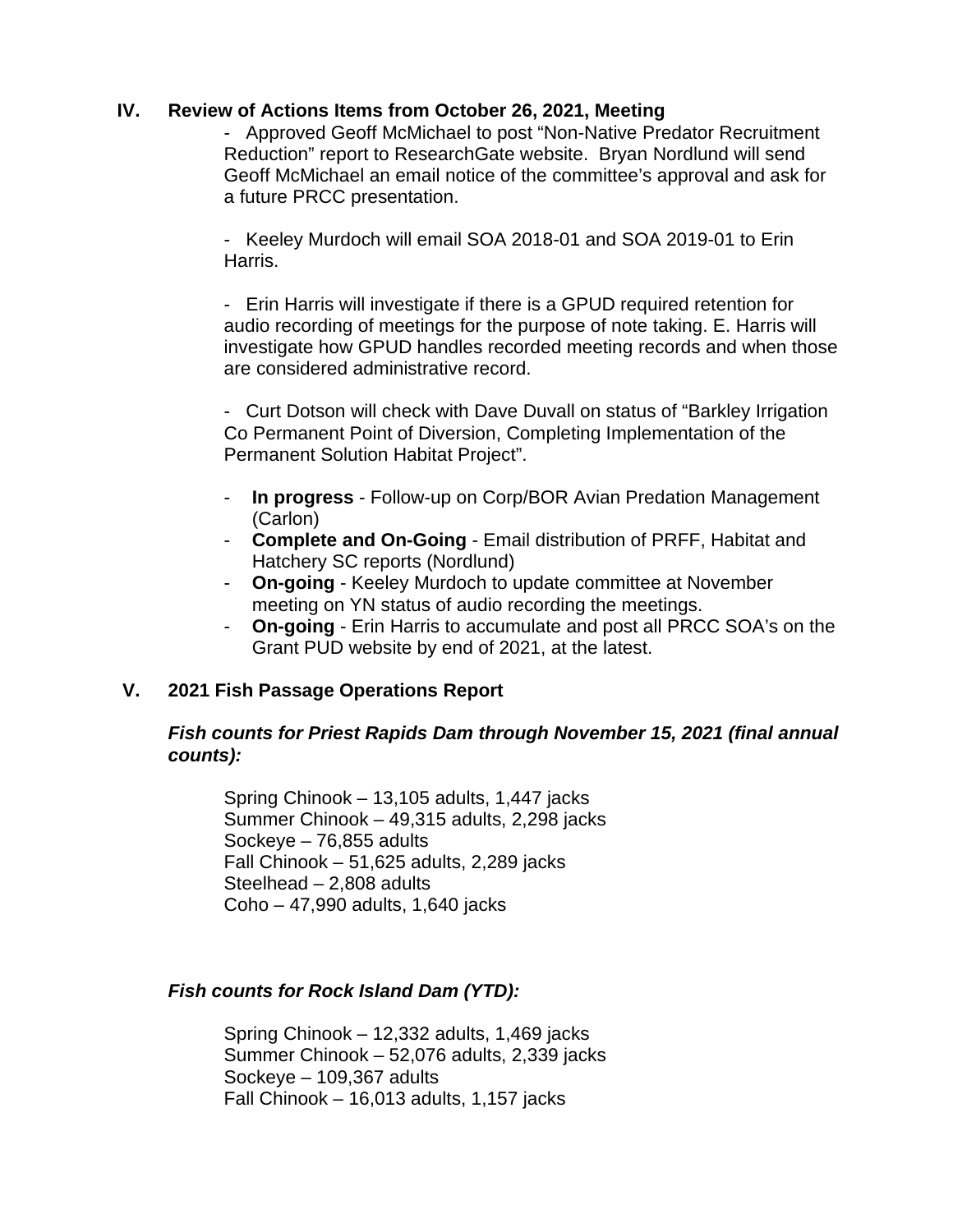Steelhead – 4,558 adults Coho - 64,296 adults, 1,878 jacks

#### *Update on investigations for fish count discrepancy:*

PRCC discussion.

### *Fish ladder inspections:*

Tom Skiles performs monthly ladder inspections at the GPUD dams for the fisheries agencies and tribes. Tom reported that this year's inspections are now complete and inspection data compiled.

#### *Fish spill updates:*

Spill season is over for 2021.

- **VI. Continued discussion of using Zoom recording to help with note taking.**
- **VII. SOA's – website update**
- **VIII. NNI funding discussion – 2022 Northern Pike Minnow Derby (see info from Bryan Nordlund emailed on November 24)**
- **IX. Update on Lower Wenatchee PIT Tag Barge (Chad).**

## **UPDATES**

#### **X. Review of Outstanding NNI Funded Projects**

*A. Lower Wenatchee Instream Flow Enhancement Project Phase II* –

Bryan will continue to pursue TU for a discussion regarding projects status.

*B. Avian Predation on ESA-listed Juvenile Salmonids on the Mid-Columbia River, 2021*

Curt provided an update on November 30. See this report forwarded by Bryan Nordlund on November 30.

- *C. Barkley Irrigation Co Permanent Point of Diversion, Completing Implementation of the Permanent Solution*
- *D. Northern Pike Removal (2022-2024)*